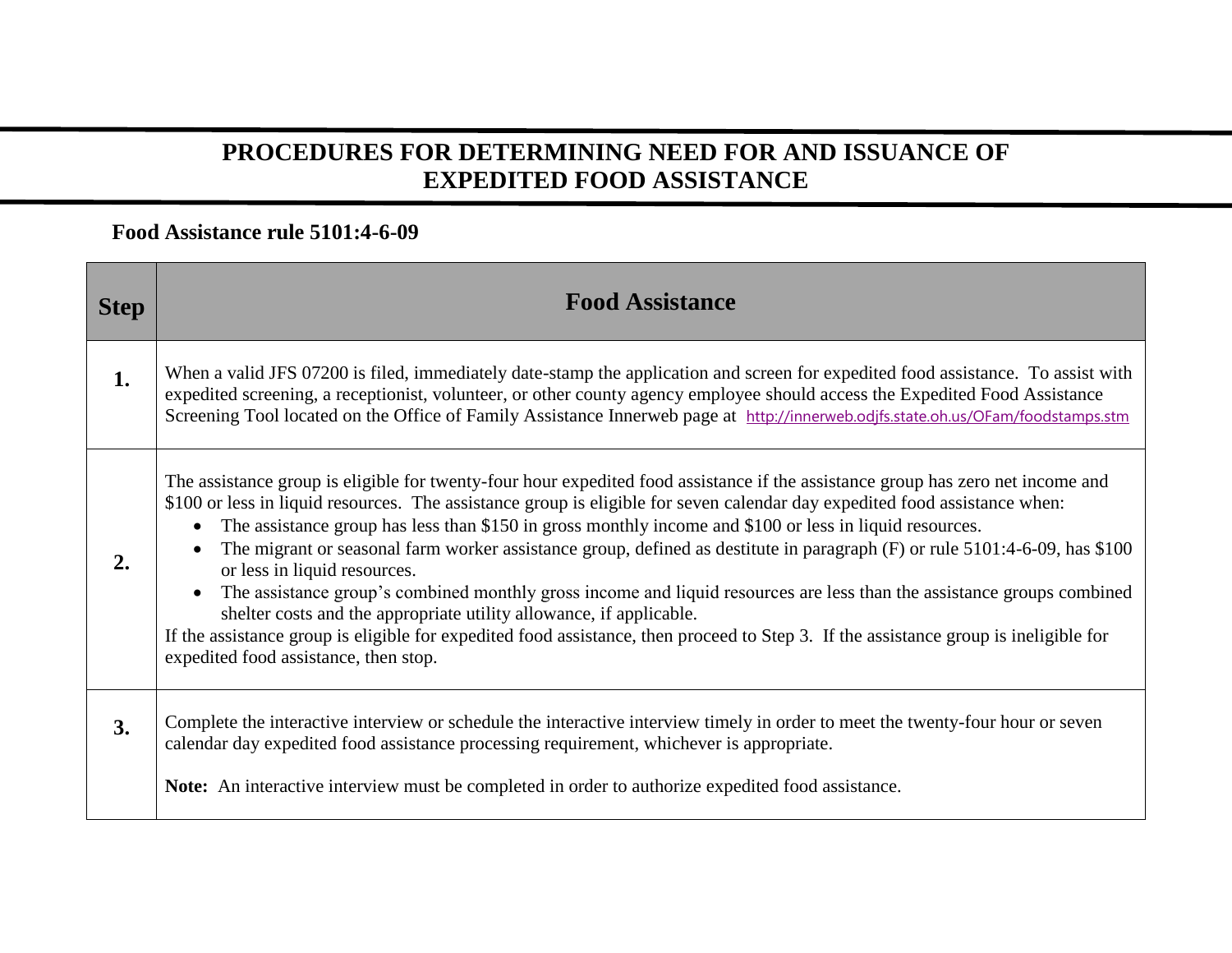| 4. | Verify the applicant's and, if applicable, the authorized representative's identity. All other verifications should be postponed,<br>unless the verification can be obtained while also meeting the expedited food assistance timeliness requirement. The assistance<br>group has until the second or third month to return postponed verifications depending on the date of application.<br>Note: The county agency shall accept any verification that reasonably establishes identity. See rule 5101:4-2-09 for the<br>verification procedure.                                                                                                                   |
|----|--------------------------------------------------------------------------------------------------------------------------------------------------------------------------------------------------------------------------------------------------------------------------------------------------------------------------------------------------------------------------------------------------------------------------------------------------------------------------------------------------------------------------------------------------------------------------------------------------------------------------------------------------------------------|
| 5. | Complete AEIWP. All assistance group members shall be work registered, unless the member meets an exemption as set forth in<br>rule 5101:4-3-11.                                                                                                                                                                                                                                                                                                                                                                                                                                                                                                                   |
| 6. | If all requirements have been met for expedited food assistance, open expedited food assistance and issue a CRIS-E generated<br>approval notice within twenty-four hours or by the seventh calendar day, whichever is appropriate. On screen AEWAA in CRIS-<br>E, use code 041 (system generated) for twenty-four hour expedited food assistance or use code 125 for seven calendar day<br>expedited food assistance.<br>• If the seventh calendar day falls on a Saturday, Sunday, or a holiday, then the county agency shall authorize food<br>assistance by the previous business day.                                                                          |
| 7. | Complete running record comments.                                                                                                                                                                                                                                                                                                                                                                                                                                                                                                                                                                                                                                  |
| 8. | Ask the applicant if the most recent electronic benefit transfer (EBT) card has previously been received.<br>If no, then explain that an EBT card should arrive in the mail within seven to ten days.<br>$\bullet$<br>If yes and the individual still has the card from before, advise when the food assistance benefits will be available on that<br>$\bullet$<br>card.<br>If yes and the individual no longer has the card, give instructions to call the customer service phone number to request a<br>$\bullet$<br>new card. Inform the individual it may take seven to ten days from when a replacement card is requested to receive the<br>card in the mail. |